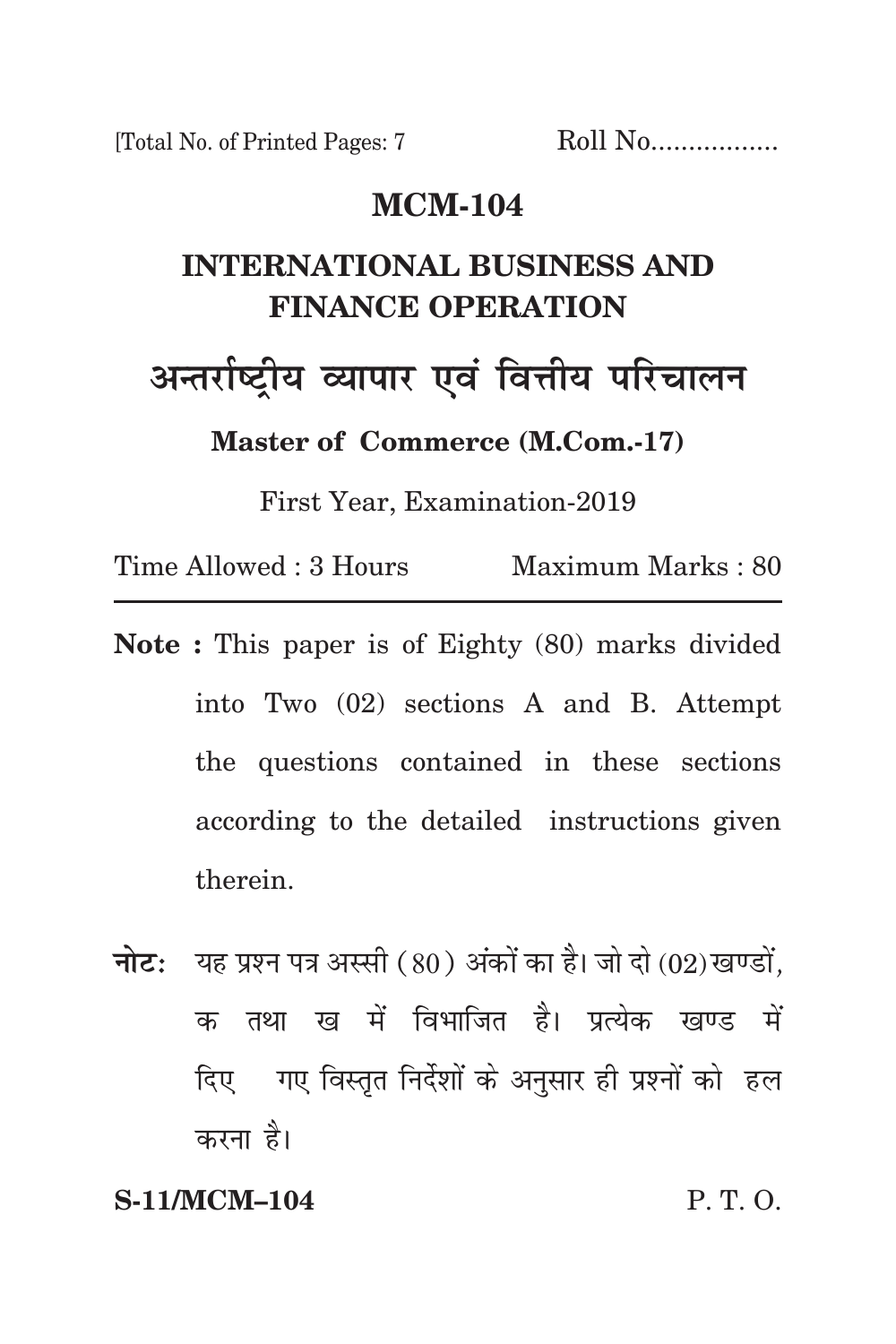## Section-A/<u>खण्ड-</u>'क'

(Long answer type questions/दीर्घ उत्तरीय प्रश्न)

- Note: Section-'A' contains Five (05) long answer type questions of Fifteen (15) marks each. Learners are required to answer any three (03) questions only.  $(3 \times 15 = 45)$
- नोट: खण्ड-'क' में पाँच (05) दीर्घ उत्तरों वाले प्रश्न दिए गए हैं. प्रत्येक प्रश्न के लिए पन्द्रह (15) अंक निर्धारित हैं। शिक्षार्थियों को इनमें से केवल तीन (03) प्रश्नों के उत्तर देने हैं।
- 1. Explain the nature of International Trade. Why do business firms of a country go the other countries? Give your answer with suitable examples. अन्तर्राष्ट्रीय व्यापार को प्रकृति की व्याख्या कोजिए। किसी देश की व्यापारिक संस्थाएं किसी अन्य देश को क्यों जाती हैं? उपयुक्त उदाहरणों के साथ अपना उत्तर प्रस्तुत

कोजिए।

**S-11/MCM-104** 2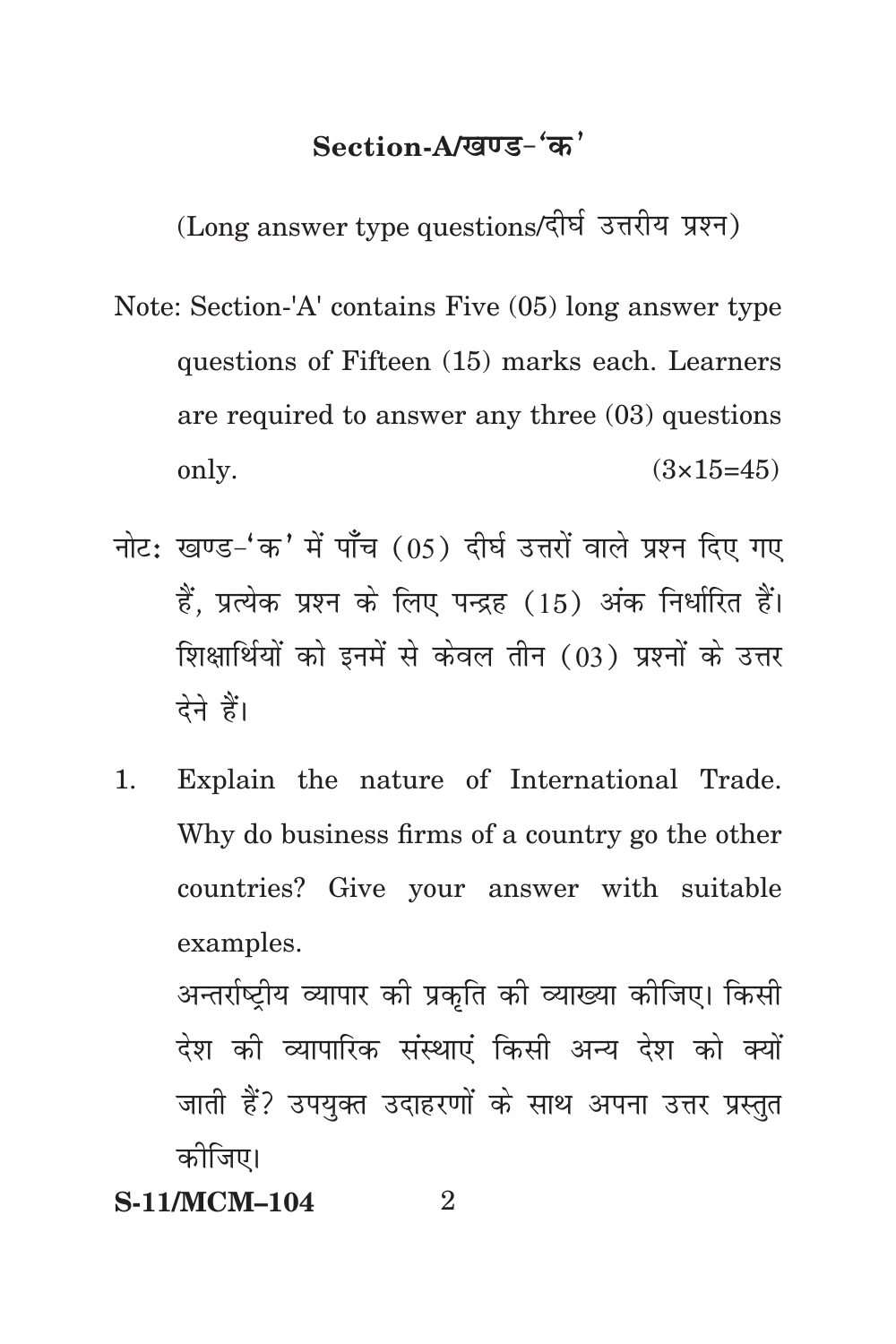What is portfolio investment? Give importance 2. considerations of effective portfolio and investment.

संविभाग (पोर्टफोलिओ) निवेश क्या होता है? एक पभावशाली पोर्टफोलिओ निवेश का महत्त्व तथा प्रतिफल बताइए।

Write a detailed note on importance, challenges 3. and approaches to international business.

अन्तर्राष्टीय व्यापार के महत्त्व. चनौतियों तथा दष्टिकोणों पर विस्तृत टिप्पणी लिखिए।

Describe the objectives, successes and failures 4. of World Trade Organization (WTO). How is it different from GATT?

विश्व व्यापार संगठन के उद्देश्य, सफलताओं व असफलताओं का वर्णन कोजिए। यह गैट से किस प्रकार भिन्न है?

S-11/MCM-104 
$$
3
$$
 P. T. O.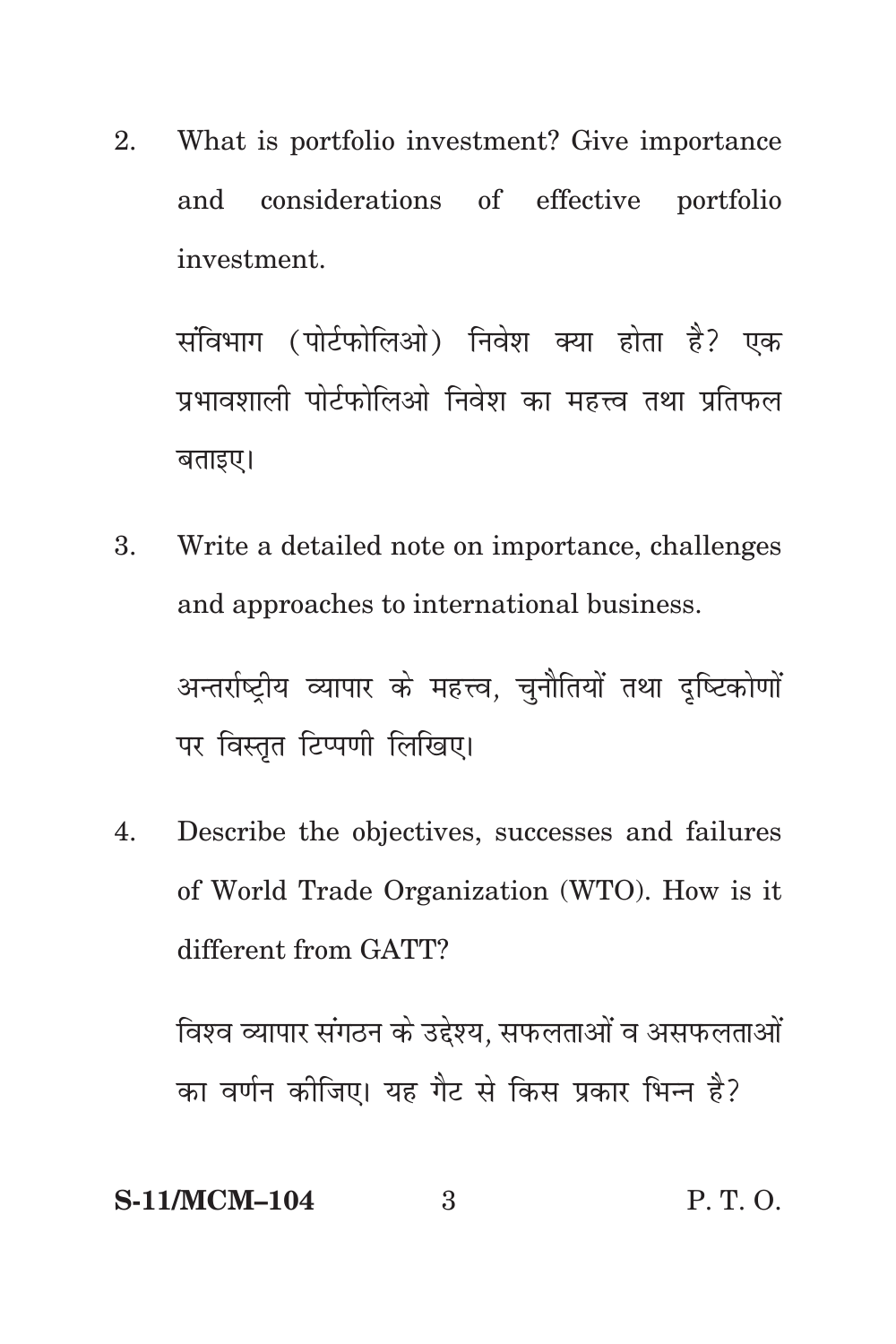Describe the current trends of international 5. business. Would China become a threat to India? Is so, suggest the strategies of Indian business.

अन्तर्राष्टीय व्यापार की वर्तमान प्रवृत्तियों का वर्णन कोजिए। क्या चीन भारत के लिए खतरा बन जायेगा? यदि हाँ. तो भारतीय व्यापार के लिए रणनीतियाँ सझाइए।

#### Section-B/खण्ड-ख

(Short answer type questions/ लघु उत्तरीय प्रश्न)

- Note: Section B Contains Eight (08) short Answer type questions of Seven (07) marks each. Learners are required to answer any Five (05) questions only.  $(5 \times 7 = 35)$
- नोट: खण्ड-'ख' में आठ (08) लघ उत्तरीय प्रश्न दिए गए हैं। प्रत्येक प्रश्न के लिए सात (07) अंक निर्धारित हैं शिक्षार्थियों को इनमें से केवल पाँच (05) प्रश्नों के उत्तर देने हैं।

#### **S-11/MCM-104**  $\overline{\mathcal{A}}$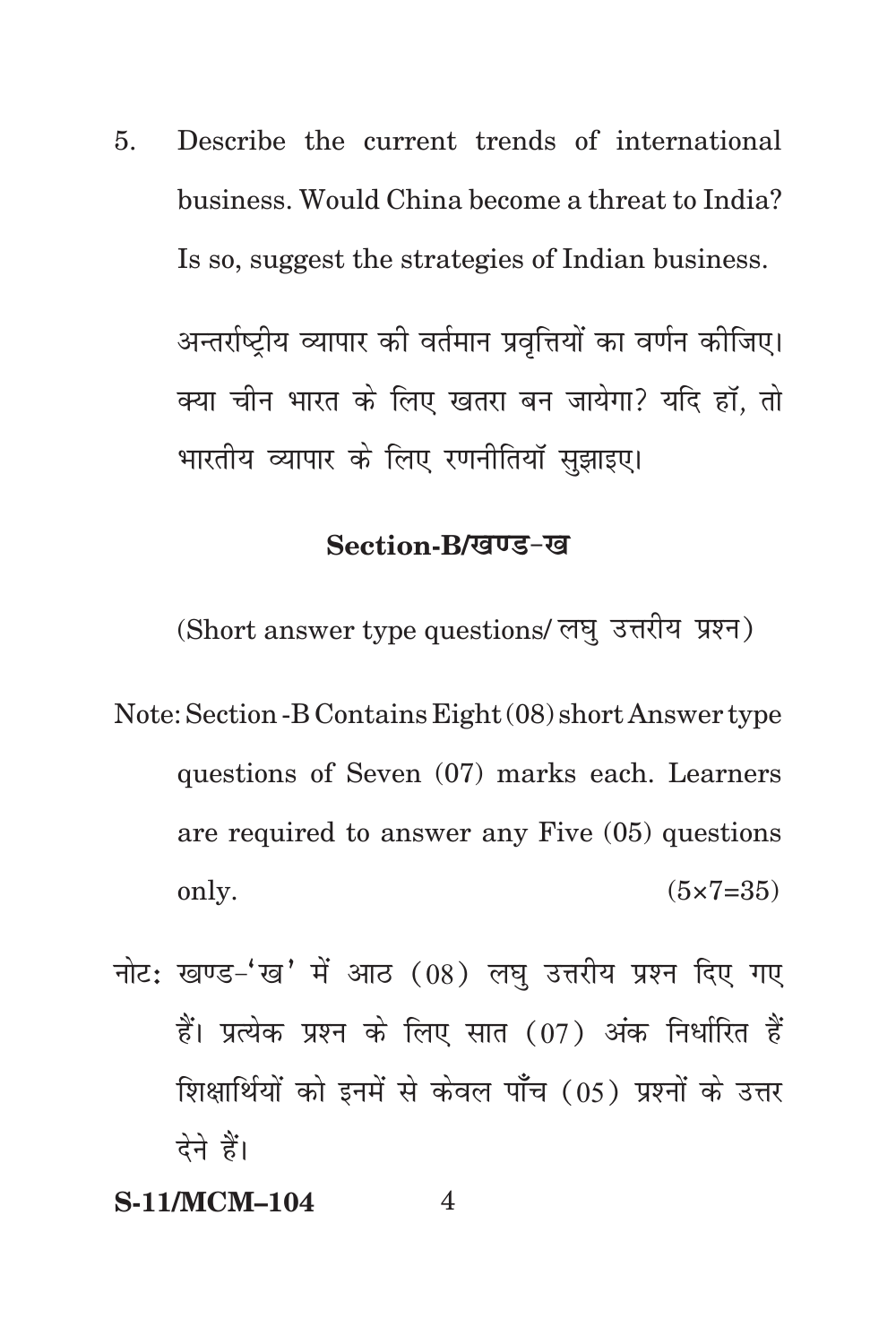$1.$ Explain the theory of National Competitive Advantage theory.

पोर्टर द्वारा प्रतिपादित राष्ट्रीय प्रतिस्पर्धात्मक लाभ के सिद्धान्त को व्याख्या कोजिए।

Explain the role of technological changes in the  $2<sub>1</sub>$ global business.

वैश्विक व्यापार में तकनीकी परिवर्तनों की भूमिका की व्याख्या कोजिए।

Why do developing countries allow Multinational 3. Corporations (MNCs) to operate in their countries?

विकासशील देश अपने देश में बहराष्टीय कम्पनियों को कार्य करने की अनमति क्यों प्रदान करते हैं?

#### **S-11/MCM-104**

 $\overline{5}$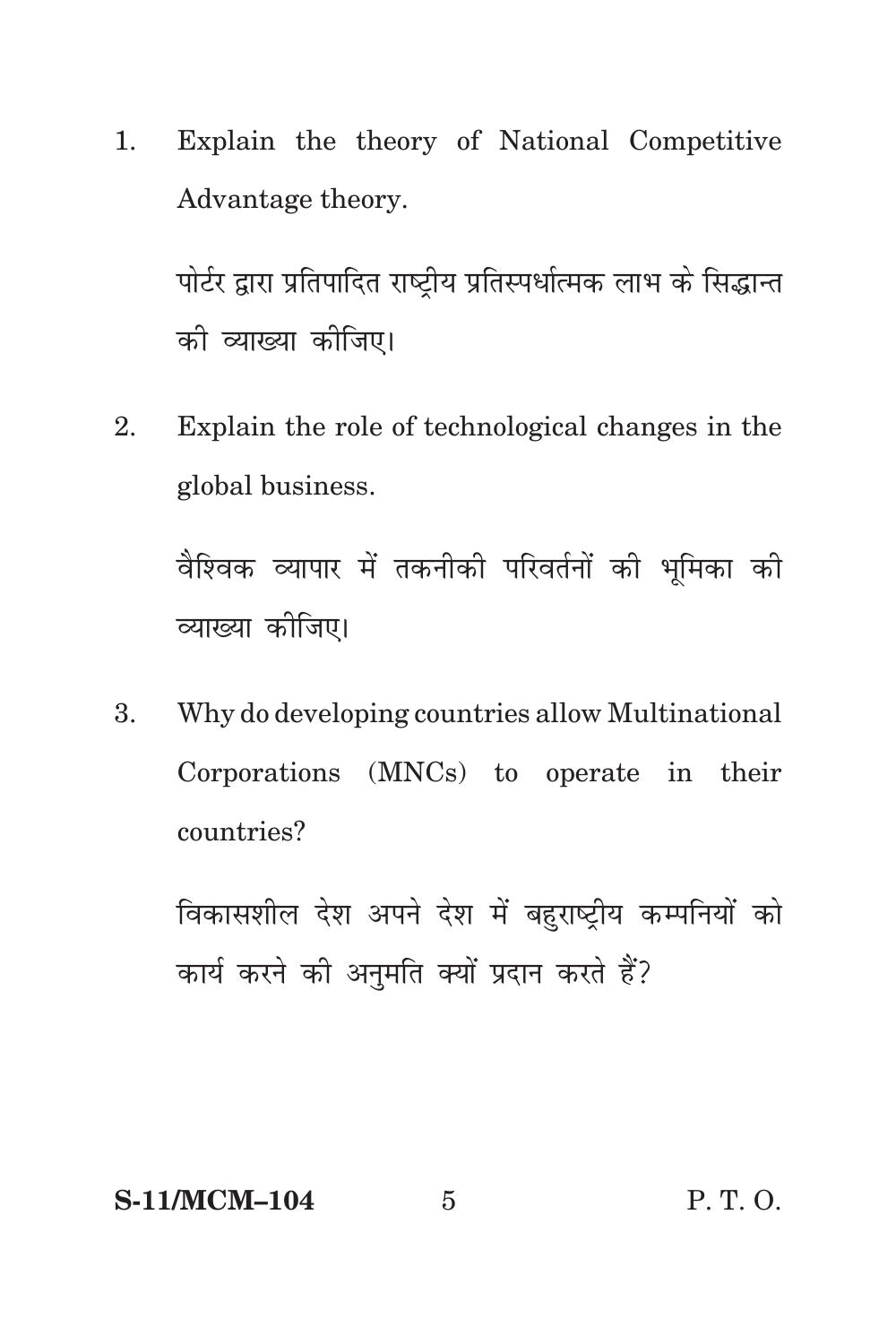Discuss the role of International Monetary Fund 4. (IMF) in international trade.

अन्तर्राष्ट्रीय व्यापार में अन्तर्राष्ट्रीय मुद्रा कोष की भूमिका समझाइए।

Distinguish between the Balance of Payment 5. and Balance of Trade.

भुगतान शेष तथा व्यापार शेष में अन्तर कीजिए।

6. Differentiate between Tariffs and Quotas.

प्रशल्क तथा अभ्यंश में अन्तर स्पष्ट कीजिए।

 $7<sup>1</sup>$ State the role of regional economic integration in International business.

अन्तर्राष्ट्रीय व्यापार में क्षेत्रीय आर्थिक समन्वय की भूमिका बताइए।

#### **S-11/MCM-104**